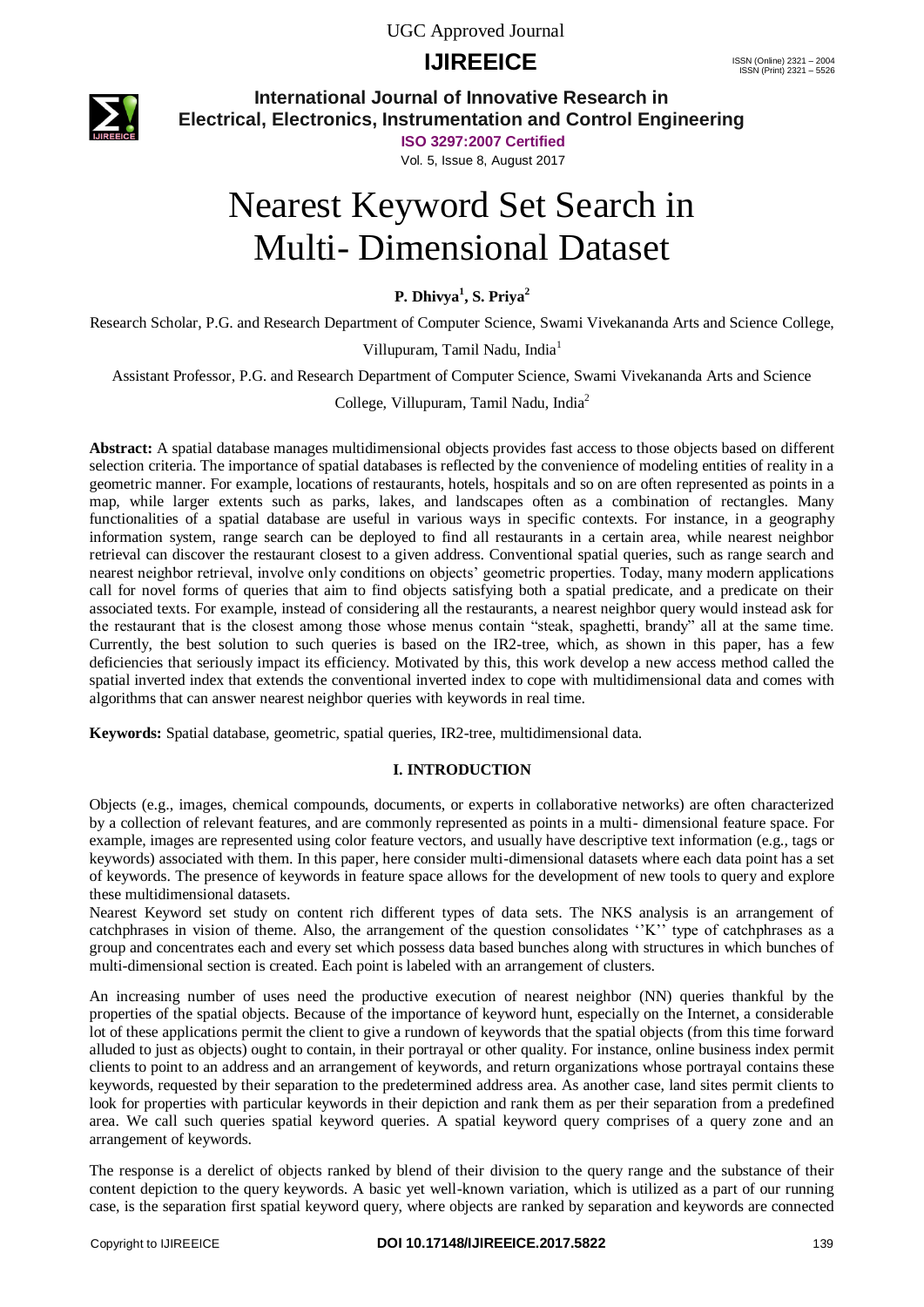UGC Approved Journal

## **IJIREEICE** ISSN (Online)  $2321 - 2004$ <br>
ISSN (Print)  $2321 - 2004$



## **International Journal of Innovative Research in Electrical, Electronics, Instrumentation and Control Engineering**

**ISO 3297:2007 Certified**

Vol. 5, Issue 8, August 2017

as a conjunctive channel to dispose of objects that don't contain them. Which is our running illustration, shows a dataset of imaginary inns with their spatial directions and an arrangement of distinct traits (name, courtesies)? A case of a spatial keyword query is "determine the nearest accommodation to point that enclose keywords web and pool". The top consequence of this query is the inn protest.

NKS queries are useful for many applications, such as photo-sharing in social networks, graph pattern search, geolocation search in GIS systems, and so on.

### **1.1 Multi-Dimensional Data Sets**

One this page you will find some "real world" multi-dimensional data sets. For right now there are two Tiger data sets, extracted from the US Bureau of Census TIGER database by some unknown person (if you know the person please send me email so I can reference appropriately), and a few CFD data sets. This work was partially supported by NSF grant number 9610270.

Only the small data sets are given in ascii format, the rest in binary. Included is a simple (and not very elegant) c program to convert from the binary format to an ascii format. There is just enough documentation at the top to show how to use it.

## **CFD Data Sets**

If you use any of these CFD data sets, please reference this web page and the creator of the data:

### **2D Point Data**

These are vertex data sets from various Computation Fluid Dynamics models. The data sets are for a 2-dimensional problem. A system of equations is used to model the air flows over and around aero-space vehicles. The data sets are for a cross section of a Boeing 737 wing with flaps out in landing configuration at MACH 0.2. The data space consists of a collection of points (nodes) of varying density. Nodes are dense in areas of great change in the solution of the equations and sparse in areas of little change. The location of the points in the data set is HIGHLY skewed.

The format of the data sets is (xminyminxmaxymax) which delimit the lower left hand corner and upper right hand corner of the rectangle. Size these data sets are point data, xmin = xmax and ymin = ymax. The points range from (-20,- 20) to (20,20), but I have normalized the data sets to the unit square to facilitate experimental studies that include other data sets. For the 5088 Node Set the original ascii format (not normalized), ascii normalized version, and binary normalized version are all included. For the larger data sets only the normalized binary version is included. If for some reason you need the non-normalized versions contact me. The binary is normal IEEE binary, four floats per point.

The three data sets differ mostly in the number of points. To get a good idea what the data looks like download and preview the postscript picture below for the 5088 Vertex Data Set. The complete normalized shows the whole data set, the blow up is just the region around the centroid.

### **2D Triangle Data**

These data sets are a Delaunay triangulation (with a few flips) of the point data sets above. See the postscript picture included below. These data sets are originally in a space efficient format. Consider first the 9759 Triangle Set below. The original ascii file shows the format. Each line contains the triangle number followed by the point numbers of the three corners of the triangle. To get the coordinates of these triangle vertices, just look up the point in the 5088 original ascii point data set (above). Each triangle of the data set is then bounded by a rectangle as shown in the Nonnormalized rectangle-bounded set below. Next, the set of rectangles is normalized to the unit square. Finally the normalized rectangle set is converted to binary. For the larger data sets only the normalized binary data sets are included.

### **Tiger Data Sets**

These are line segment data contains the road maps of Long Beach and Montgomery Counties. If you use these, please reference as: "Extracted from the US Bureau of Census TIGER database".

### **II. REVIEW OF LITERAURE**

**Zhishenget. al [1]**, proposed a geographic query that is made out of query keywords and a location, a geographic search motor recovers documents that are the most textually and spatially pertinent to the query keywords and the location, separately, and ranks the recovered documents as indicated by their joint textual and spatial relevance's to the query. The lack of an effective file that can all the while handle both the textual and spatial parts of the documents makes existing geographic search motors wasteful in noting geographic inquiries. In this paper, we propose an effective record, called IR-tree, that together with a top-k document search algorithm encourages four noteworthy tasks in document searches, to be specific, 1) spatial filtering, 2) textual filtering, 3) relevance computation, and 4) document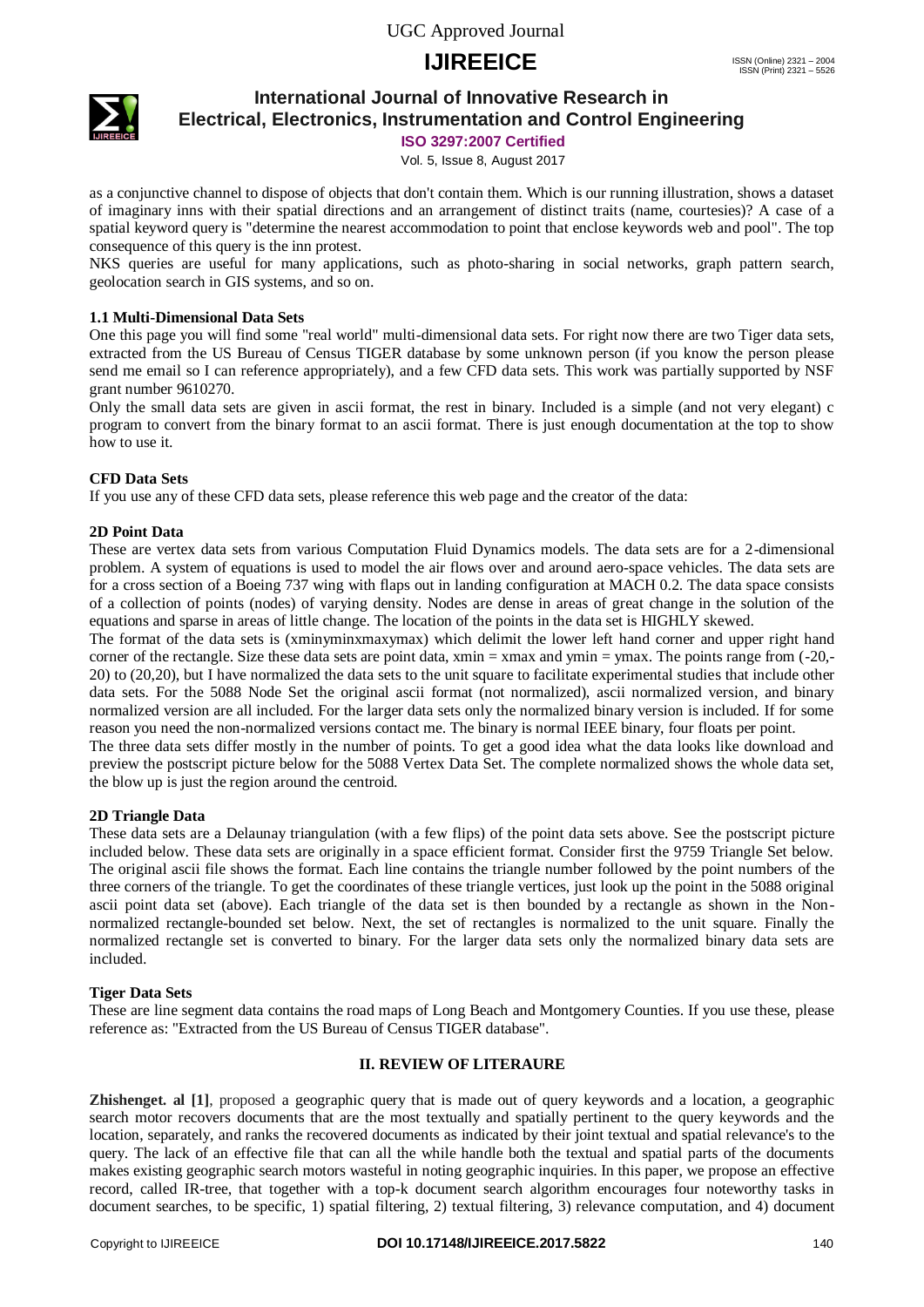

## **International Journal of Innovative Research in Electrical, Electronics, Instrumentation and Control Engineering**

**ISO 3297:2007 Certified**

Vol. 5, Issue 8, August 2017

ranking in a completely coordinated way. What's more, IR-tree permits searches to embrace diverse weights on textual and spatial relevance of documents at the runtime and in this way cooks for a wide assortment of utilizations. An arrangement of thorough examinations over an extensive variety of situations has been directed and the trial comes about show that IR-tree beats the cutting edge approaches for geographic document searches.

**Christian et. al [2]**, planned the location-aware keyword query proceeds ranked objects that are almost a query position and that have printed portrayals that match query keywords. This query happens logically in many sorts of versatile and conservative web administrations and applications, e.g., Yellow Pages and Maps administrations. Past work considers the potential consequences of such a query as being autonomous when ranking them. Notwithstanding, a pertinent outcome question with adjacent objects that are likewise applicable to the query is likely to be ideal over an important protest without significant close-by objects.

**Christian et. al [3]**, proposed customary Internet is securing a geo-spatial dimension. Web reports are being geolabeled, and geo referenced protests, for example, purposes of intrigue are being connected with engaging content records. The subsequent combination of geo-location and reports empowers another kind of top-k query that takes into record both location proximity and content significance. To our knowledge, just local systems exist that is fit for registering a general web information recovery query while additionally taking location into record. This paper proposes another ordering framework for location mindful top-k content recovery. The framework influences the upset document for content recovery and the R-tree for spatial proximity querying.

**Chakrabartiet. al[4],** refereed the Clients frequently search spatial databases like yellow page information utilizing catchphrases to and organizations close to their flow location. Such searches are progressively being performed from cell phones. Writing the whole question is bulky and inclined to mistakes, particularly from cell phones. We address this subject by presenting type in front search usefulness on spatial databases.

Like watchword explore on spatial information, type-ahead search should be location-aware, i.e., with each letter being typed, it needs to revisit spatial items whose names (or portrayals) are considerable consummations of the question string typed in this way, and which rank most elevated as far as closeness to the client's location and other static scores. Existing answers for type-ahead search can't be utilized specifically as they are not location-aware. We demonstrate that a straight-forward mix of existing systems for performing type-ahead search with those for performing nearness search perform inadequately.

**Zhanget. al [5]**, proposed Mapping concoction are rising Web 2.0 applications in which information objects, for example, sites, photographs and recordings from various sources are combined and set apart in a guide utilizing APIs that are discharged by web based mapping arrangements, for example, Google and Yahoo Maps. These objects are normally connected with an arrangement of labels catching the installed semantic and an arrangement of coordinates showing their geographical locations.

**Z. Li et. al[6]**, Aggregate nearest keyword search in spatial databases, in Asia-Pacific Web Conference, 2010. Keyword search on relational databases is useful and popular for many users without technical background. Recently, aggregate keyword search on relational databases was proposed and has attracted interest. However, two important problems still remain. First, aggregate keyword search can be very costly on large relational databases, partly due to the lack of effcient indexes. Second, the top-k answers to an aggregate keyword query has not been addressed systematically, including both the ranking model and the efficient evaluation methods.

**De Felipe et. al[7],** Many applications require finding objects closest to a specified location that contains a set of keywords. For example, online yellow pages allow users to specify an address and a set of keywords. In return, the user obtains a list of businesses whose description contains these keywords, ordered by their distance from the specified address. The problems of nearest neighbor search on spatial data and keyword search on text data have been extensively studied separately. However, to the best of our knowledge there is no efficient method to answer spatial keyword queries, that is, queries that specify both a location and a set of keywords.

**M. Dataret. al[8]**, presented a novel Locality-Sensitive Hashing scheme for the Approximate Nearest Neighbor Problem under lp norm, based on stable distributions. Our scheme improves the running time of the earlier algorithm for the case of the l2 norm. It also yields the first known provably efficient approximate NN algorithm for the case  $p <$ 1. We also show that the algorithm finds the exact near neighbor in O(log n) time for data satisfying certainbounded growth‖ condition. Unlike earlier schemes, our LSH scheme works directly on points in the Euclidean space without embeddings.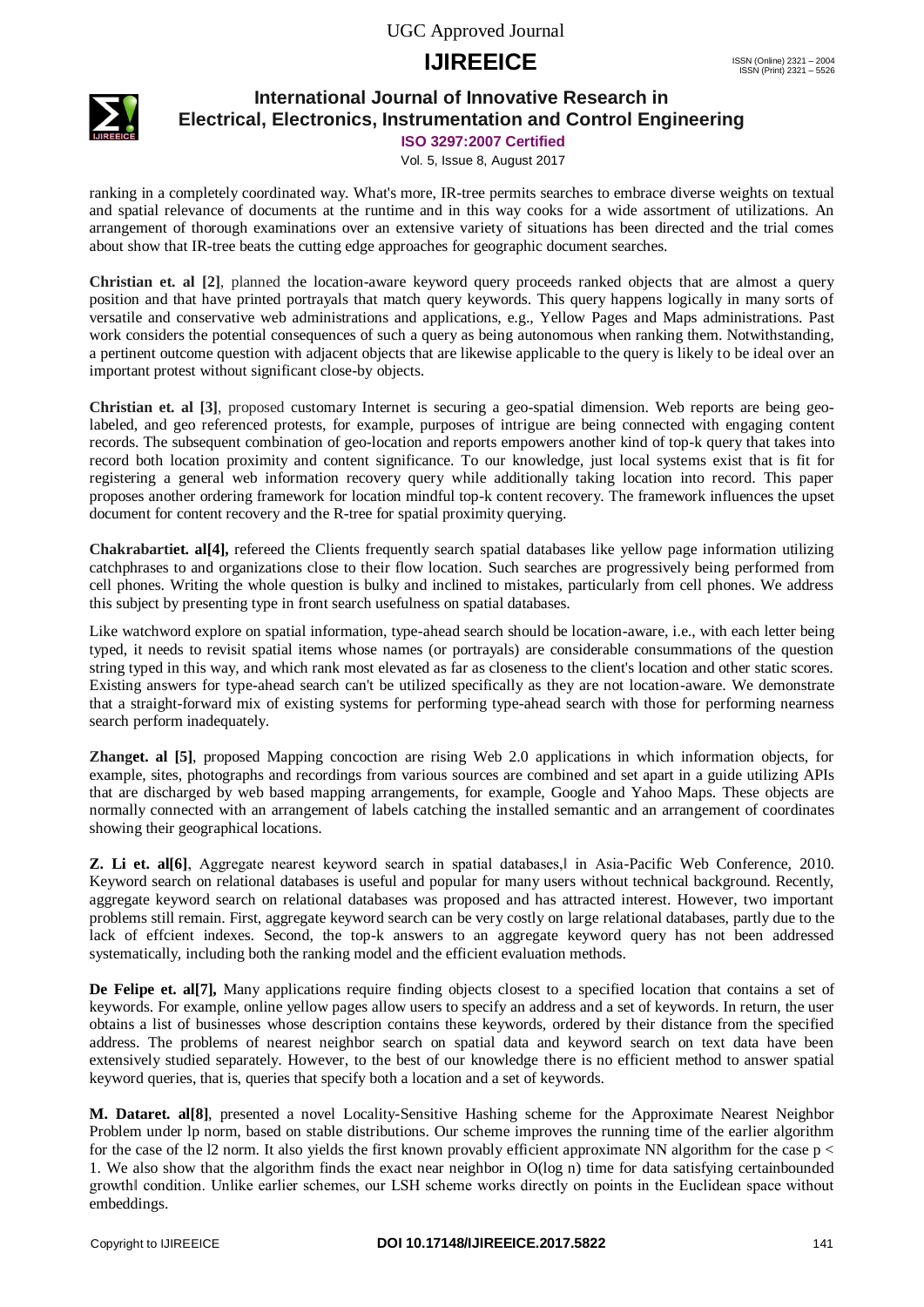

## **International Journal of Innovative Research in Electrical, Electronics, Instrumentation and Control Engineering**

**ISO 3297:2007 Certified**

Vol. 5, Issue 8, August 2017

**Felipe et.al [9]**, present an efficient method to answer top-k special keyword queries. To do so, we introduce an indexing structure called IR2-Tree (Information Retrieval R-Tree) which combines an R-Tree with superimposed text signatures. Author presents algorithms that construct and maintain an IR2-Tree and use it to answer top-k spatial keyword queries. its show superior performance and excellent scalability.IR2Tree to rank object from spatial dataset based on combination of their distances to the query location and relevance of their text description to the query keyword. Topk spatial keyword queries which is based on tight integration of data structure and algorithm used in special database search and information retrieval R-Tree(IR2-Tree )which is structure based on the R-Tree at query time and incremental algorithm is employed that uses IR2-Tree which is structure based on the R-Tree at query time and incremental algorithms. is employed that uses IR2-Tree which is structure based on the R-Tree at query time and incremental algorithm.

**M. Kleinberg et. al[10]**, Develop new approach to the nearest-neighbor problem, based on a method for combining randomly chosen one dimensional projections of the underlying point set. Two algorithms are introduce in this first for finding epsilon approximate nearest neighbors and second epsilon approximate nearest-neighbor algorithm with nearlinear storage and query time improves asymptotically linear search in all dimensions.

**Aristides Gioniset. al[11]**, examine a novel scheme for approximate similarity search based on hashing. The basic idea is to hash the points from the database so as to ensure that the probability of collision is much higher for objects that are close to each other than for those that are far apart. The method gives significant improvement in running time over other methods for searching in high dimensional spaces based on hierarchical tree de-composition. This scheme scales well even for relatively large number of dimensions(more than 50). Previous technique [6] solve this problem efficiently only for the approximate case Accurate and efficient Near neighbor Search in High Dimensional Spaces. In this are designs to solve r-near neighbor queries for a fixed query range or for set of query ranges with probabilistic guarantees .and then extend for nearest neighbor queries.

## **III. PROPOSED METHODOLOGY**

Spatial queries with keywords have not been extensively explored. In the past years, the community has sparked enthusiasm in studying keyword search in relational databases. It is until recently that attention was diverted to multidimensional data. The best method to date for nearest neighbor search with keywords is due to Felipe et al. They nicely integrate two well-known concepts: R-tree, a popular spatial index, and signature file, an effective method for keyword-based document retrieval. By doing so they develop a structure called the IR2 -tree, which has the strengths of both R-trees and signature files. Like R-trees, the IR2 - tree preserves objects" spatial proximity, which is the key to solving spatial queries efficiently. On the other hand, like signature files, the IR2 -tree is able to filter a considerable portion of the objects that do not contain all the query keywords, thus significantly reducing the number of objects to be examined.

In this work, here design a variant of inverted index that is optimized for multidimensional points, and is thus named the spatial inverted index (SI-index). This access method successfully incorporates point coordinates into a conventional inverted index with small extra space, owing to a delicate compact storage scheme. Meanwhile, an SIindex preserves the spatial locality of data points, and comes with an R-tree built on every inverted list at little space overhead. As a result, it offers two competing ways for query processing. We can (sequentially) merge multiple lists very much like merging traditional inverted lists by ids. Alternatively, we can also leverage the R-trees to browse the points of all relevant lists in ascending order of their distances to the query point. As demonstrated by experiments, the SI-index significantly outperforms the IR2 -tree in query efficiency, often by a factor of orders of magnitude.

This work addresses a novel clustering algorithm to discover the latent semantics in a text corpus from a fuzzy linguistic perspective. Besides the applicability in text domains, it can be extended to the applications, such as data mining, bioinformatics, content-based or collaborative information filtering, and so forth.Web documents can constitute several latent semantic topics equipped with numerical coefficients (fuzzy linguistic coefficients) that indicate the significance levels of these inherent situations. A collection of documents and its corresponding fuzzy linguistic topological space L are two finite and discrete topological spaces, where  $L = \{C_1, C_2, \dots, C_n\}$  and Ci denotes a semantic topological category. A discrete topological category is composed of all discrete features, that is, attributevalue pairs. The features in a document are extracted by using semi-supervised learning schemes called named entities. Named entity recognition (NER) can identify one item from a set of features that have similar attributes, i.e., named categories.Examples of named categories are person, affiliations, location, and so on. Consider the polyse my like the term "jaguar" can be classified as "animal," "vehicle," and so forth. If the term "jaguar" is associated with the items, such as "cat," "tiger," and "feline," the term "jaguar" is more possible to be classified into the named category "animal."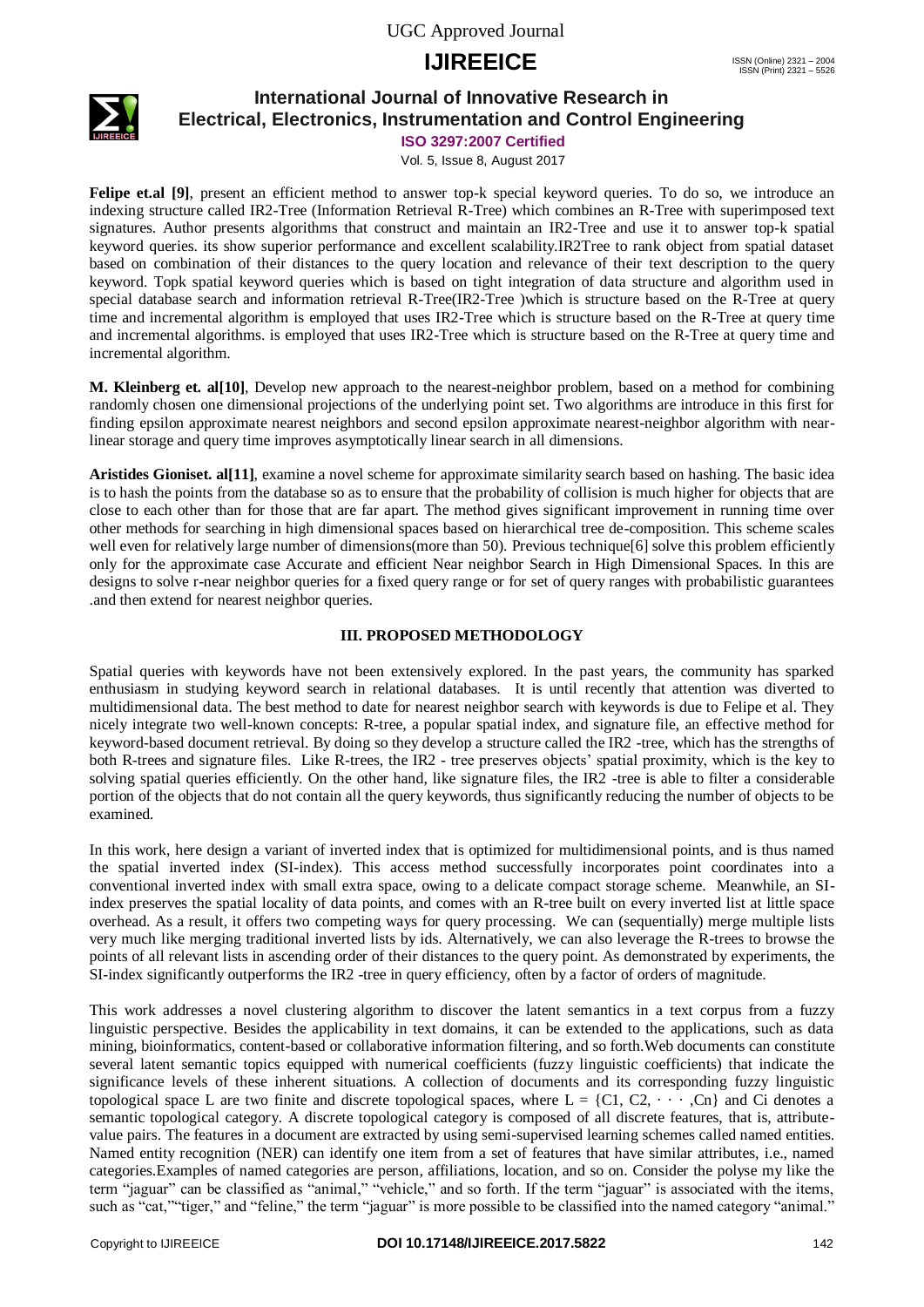

## **International Journal of Innovative Research in Electrical, Electronics, Instrumentation and Control Engineering**

**ISO 3297:2007 Certified**

Vol. 5, Issue 8, August 2017

Fuzzy linguistic coefficient is given to measure the possibilities of a term belonging to every category where the term is associated with other co-occurring terms.

The general framework of our clustering method consists of two phases. The first phase, feature extraction, is to extract key named entities from a collection of "indexed" documents; the second phrase, fuzzy clustering, is to determine relations between features and identify their linguistic categories.The kernel of the first phrase is to identify the key features and their named categories. In order to identify features in documents, we deployed the named entity recognition method.From a given sentence, NER method first finds out the segmented entities composed of a sequence of words, and then classifies the entities by a type or named category, such as person, organization, location, and so on. This work considers only noun entities, especially some representative entities. Therefore, discriminative linear chain conditional random field (CRF) was used to choose the particular features in the corpus. A CRF is a simple framework for labeling and segmenting data that models a conditional distribution  $P(z|x)$  by selecting the label sequences to label a novel observation sequence x with an associated undirected graph structure that obeys the Markov property. When conditioned on the observations that are given in a particular observation sequence, the CRF defines a single log-linear distribution over the labeled sequence. CRF model does not need to explicitly present the dependencies of input variables x affording the use of rich and global features of the input, thus allows relaxation of the strong independent assumptions made by HMMs.

### **IV. RESULTS AND DISCUSSION**

 The experiment was carried out using two clustering models, namely; K-means and Fuzzy C-Means clustering algorithms. This is in view to finding out which of the cluster best suits the document URLs in terms of classifying the pre-processed data, trained data, testing, and making prediction using the model obtained from the training process. The detailed procedure of the experimentation is as follows:

### **Datasets information**

The web document URLs datasets from the UCI Machine Learning Repository is used, Log of anonymous users of www.microsoft.com; predict areas of the web site a user visited based on data on other areas the user visited. The dataset available at https://archive.ics.uci.edu/ml/machine-learning-databases/anonymous/anonymous-msweb.data

**Dataset Title:** "Anonymous web data from www.microsoft.com".

**Dataset URL**: [https://archive.ics.uci.edu/ml/machine-learning-databases/ anonymous/ anonymous - msweb.d](https://archive.ics.uci.edu/ml/machine-learning-databases/%20anonymous/%20anonymous%20-%20%20msweb)ata

The data records the use of www.microsoft.com by 38000 anonymous, randomly-selected users. For each user, the data lists all the areas of the web site (Vroots) that user visited in a one week timeframe.

Users are identified only by a sequential number, for example, User #14988, User #14989, etc. The file contains no personally identifiable information. The 294 Vroots are identified by their title (e.g. "NetShow for PowerPoint") and URL (e.g. "/stream"). The data comes from one week in February, 1998.

### **Dataset format**:

The data is in an ASCII-based sparse-data format called "DST". Each line of the data file starts with a letter which tells the line's type. The three line types of interest are:

 **-- Attribute lines:**

For example, 'A,1277,1,"NetShow for PowerPoint","/stream"'

Where:

'A' marks this as an attribute line,

'1277' is the attribute ID number for an area of the website

(called a Vroot),

'1' may be ignored,

'"NetShow for PowerPoint"' is the title of the Vroot,

'"/stream"' is the URL relative to "http://www.microsoft.com"

 **-- Case and Vote Lines:**

 For each user, there is a case line followed by zero or more vote lines. For example: C,"10164",10164 V,1123,1 V,1009,1 V,1052,1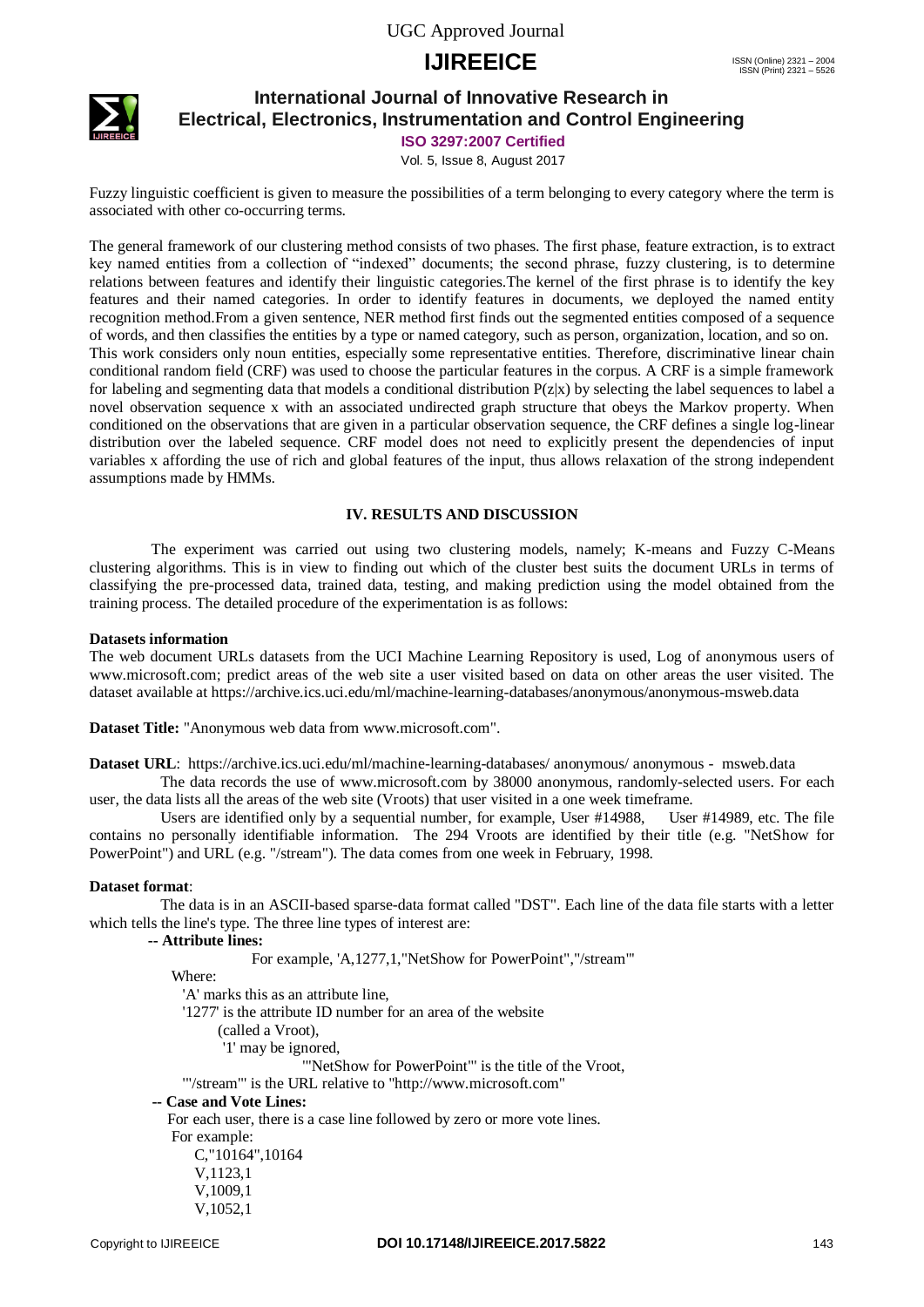

## **International Journal of Innovative Research in Electrical, Electronics, Instrumentation and Control Engineering**

**ISO 3297:2007 Certified**

Vol. 5, Issue 8, August 2017

#### Where:

 'C' marks this as a case line, '10164' is the case ID number of a user, 'V' marks the vote lines for this case, '1123', 1009', 1052' are the attributes ID's of Vroots that a

user visited.

'1' may be ignored.

### **Number of Instances:**

-- Training: 32711

-- Testing: 5000

Each instance represents an anonymous, randomly selected user of the web site.

### **Number of Attributes**: 294

### **Attribute Information:**

Each attribute is an area ("vroot") of the www.microsoft.com web site. The datasets record which Vroots each user visited in a one-week timeframe inFeburary 1998.

## **PROPOSED WORK**

The proposed experimental work on K-means and Fuzzy C-means obtained interesting results. While some past performance evaluation experiments have been performed on performance evaluation of clustering algorithms, the main aim of these experiments have been to compare performance of flat and hierarchical clustering algorithms. This experimental work in contrast tried to evaluate performance of different flat clustering algorithms with use of different representation and feature selection schemes. The work attempted do an extensive evaluation of three important flat clustering algorithms (K-means and Fuzzy C-Means) with a number of variations of representation schemes and feature selections (with or without stop words and with or without stemming). The preliminary results obtained present some commonly speculated and few relatively less known findings. Both the representation scheme used and the feature vector selected have affected the quality of the clustering result. Moreover, the magnitude of their effect varies with different algorithms. .The data is very sparse, so vroot visits are explicit; nonvisits are implicit (missing).

Training set i.e. set of URLs is given input to this problem. The URLs are partitioned into group of similar pages (called as dup-cluster) from one or more domain. URL-based de-duping methods, strategy is to learn, by mining these dup-clusters, rules that transform duplicate URLs to the same canonical form.Example of URLs to be de-duplicated and possible canonical forms. URLs of a same dub-cluster point to the same or similar content. URLs from different dubclusters likely correspond to different content. Thu, in this example, whereas contents of u0 and u2 are the same, contents of u0 and u5 are different.

| Dub-cluster | <b>URL</b>                                  |  |  |
|-------------|---------------------------------------------|--|--|
| $C_1$       | $u_0$ =http://britney.com.br/?id=5          |  |  |
|             | $u_1$ =http://britney.com.br/index.php?id=5 |  |  |
|             | $u_2$ =http://Britney.com.br/?id=5          |  |  |
|             | $u_3$ = www.britney.com.br/?id=5            |  |  |
|             | $n_1$ =www.britney.com.br/index.php?id=5    |  |  |
| $C_{2}$     | $u_4 =$ http://britney.com.br/?id=7         |  |  |
|             | $u_5$ =http://Britney.com.br/index.php?id=7 |  |  |
|             | $n_1$ =www.britney.com.br/index.php?id=5    |  |  |

### **Table 4.1 Dub-cluster**

In above table,  $U = \{u1, u2, u3, u4, u5\}$  is partitioned in dup-clusters C1 and C2. The canonical form of the URLs in C<sub>1</sub> and  $C_2$  are given by  $n_1$  and  $n_2$ , respectively. This process, called as URL normalization, identifies, at crawling time, whether two or more URLs without fetching their contents. As crawlers have resources constraints, the best methods are those that achieve larger reductions with smaller false positive rates using the minimum number of normalization rules. A normalization rule is a description of the conditions and operations necessary to transform a URL into a canonical form.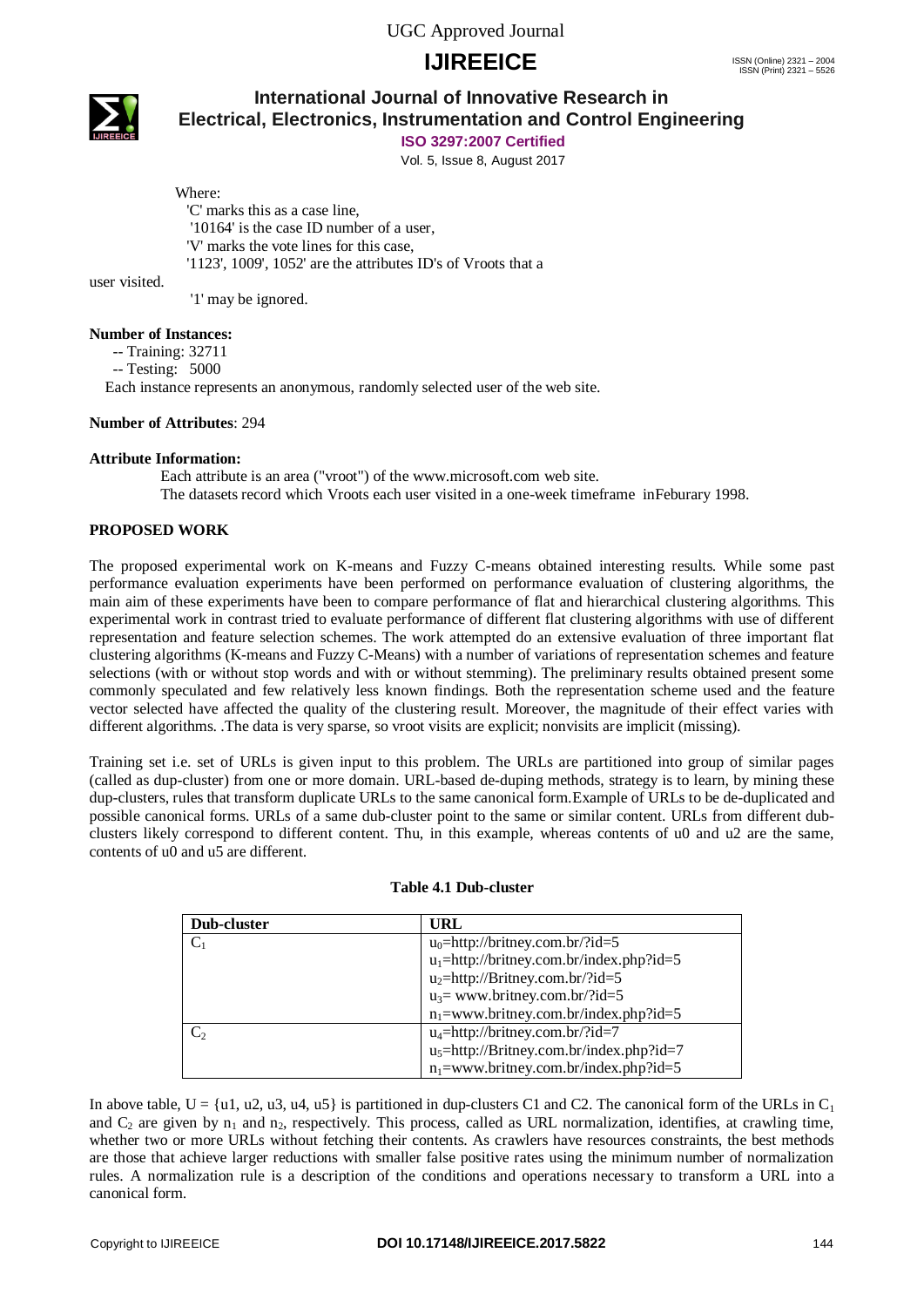

## **International Journal of Innovative Research in Electrical, Electronics, Instrumentation and Control Engineering**

**ISO 3297:2007 Certified**

Vol. 5, Issue 8, August 2017

The multiple sequences alignment of sequences can be the taken as a natural generalization of the above method .This method is taken into consideration when sequences greater than two number of sequences are present in the training dataset, In this gaps are inserted at arbitrary position in any number of sequences to be aligned, so the result to get have the same size l. the sequences are arrange in k lines and l column. So that spaces of sequences can be occurred in single column. The Multiple Sequences alignment method is known as NP-hard problem there are different solution have been invented to find a heuristic solution and to overcome this problem. So here use the method called as Progressive Alignment to align cluster of duplicate URL. In dupcluster there are multiple URL are present .in this method perform the alignment from already selected sequences and then after that new sequences is aligned with pervious alignment, from that to get the final multiple sequences alignment. This process is repeated until get all sequences been aligned. The progressive alignment uses the method which is known as greedy policy, in that once gaps is given, which is not removed for a sequences alignment. So gaps are preserved until the final solution .the most similar sequences are selected due to error rate in alignment at every stage seen to be decrease and increase if most similar sequences are selected. It determine the best order of sequences for the alignment .Mostly similar Sequences are alignment first and at end most different Sequences due to this reduces the error which introduced by this heuristic solution.

The step of k-means clustering is the beginning to determine number of cluster and assume the centroid or center of these clusters. Here can take any random number of urls in dataset as the initial centroids or the first objects in sequence can also serve as the initial centroids.

## **Web document (Multidimensional dataset) URLs clustring using K-means and Fuzzy C-means**



**Figure 4.2 Framework of the Proposed Methodology**

### **Time Comparision for K-Means and Fuzzy C-Means Algorithm**

Fig 4.3 represents the Time chart of the resources with respect to expected completion time of tasks.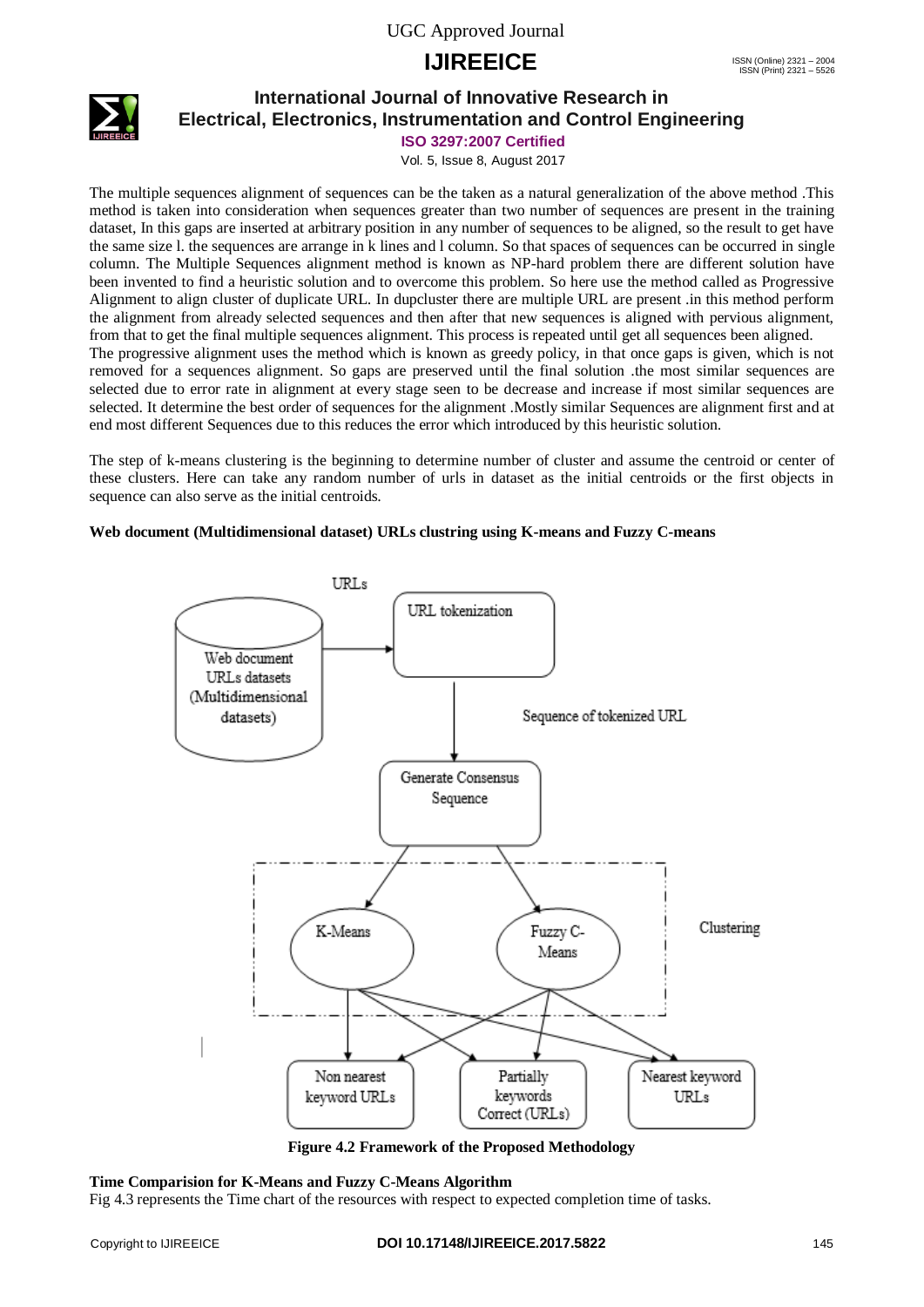## UGC Approved Journal

## **IJIREEICE** ISSN (Online)  $2321 - 2004$ <br>
ISSN (Print)  $2321 - 2004$



## **International Journal of Innovative Research in Electrical, Electronics, Instrumentation and Control Engineering**

**ISO 3297:2007 Certified**

Vol. 5, Issue 8, August 2017





| Table 4.1 The table for Comparison of K-Means and Fuzzy C-Means |  |  |
|-----------------------------------------------------------------|--|--|
|                                                                 |  |  |

| <b>Illustration No</b> | <b>No of Process</b> | <b>Time in Milli Seconds</b> |                      |  |
|------------------------|----------------------|------------------------------|----------------------|--|
|                        |                      | <b>K-means</b>               | <b>Fuzzy c-means</b> |  |
|                        |                      |                              |                      |  |
|                        |                      |                              |                      |  |
|                        |                      |                              |                      |  |
|                        |                      |                              |                      |  |

Table 4.3 shows that the minimum completion time of Fuzzy C-Means (FCM) are less when compared to K-Means. FCM produces close results to K-Means clustering though it evolves more fuzzy measures calculations in the algorithm. In fact, FCM clustering which constitute the oldest component of software computing are really suitable for handling the issues related to understand ability of patterns, incomplete/noisy data, mixed media information, human interaction and it can provide approximate solutions faster. They have been mainly used for discovering association rules and functional dependencies as well as image retrieval. So, overall work is that Fuzzy C-Means algorithm seems to be superior to K-Means algorithm.

## **V. CONCLUSION**

The proposed approach used K-means and FCM algorithms for clustering the web document URLs in Multidimensional datasets. This approach keeps the related nearest keyword in URls in the same cluster. A single term is not able to identify a latent concept in a Multidimensional datasets, for instance, the term "Network" associated with the term "Computer,""Traffic," or "Neural" denotes different concepts. A group of solid co-occurring named entities can clearly define a CONCEPT. The semantic hierarchy generated from frequently co-occurring named entities of a given collection of Multidimensional datasets, form a simplifies complex. The complex can be decomposed into connected components at various levels (in various levels of skeletons). Here believe each such connected component properly identify a concept in a collection of Multidimensional datasets.